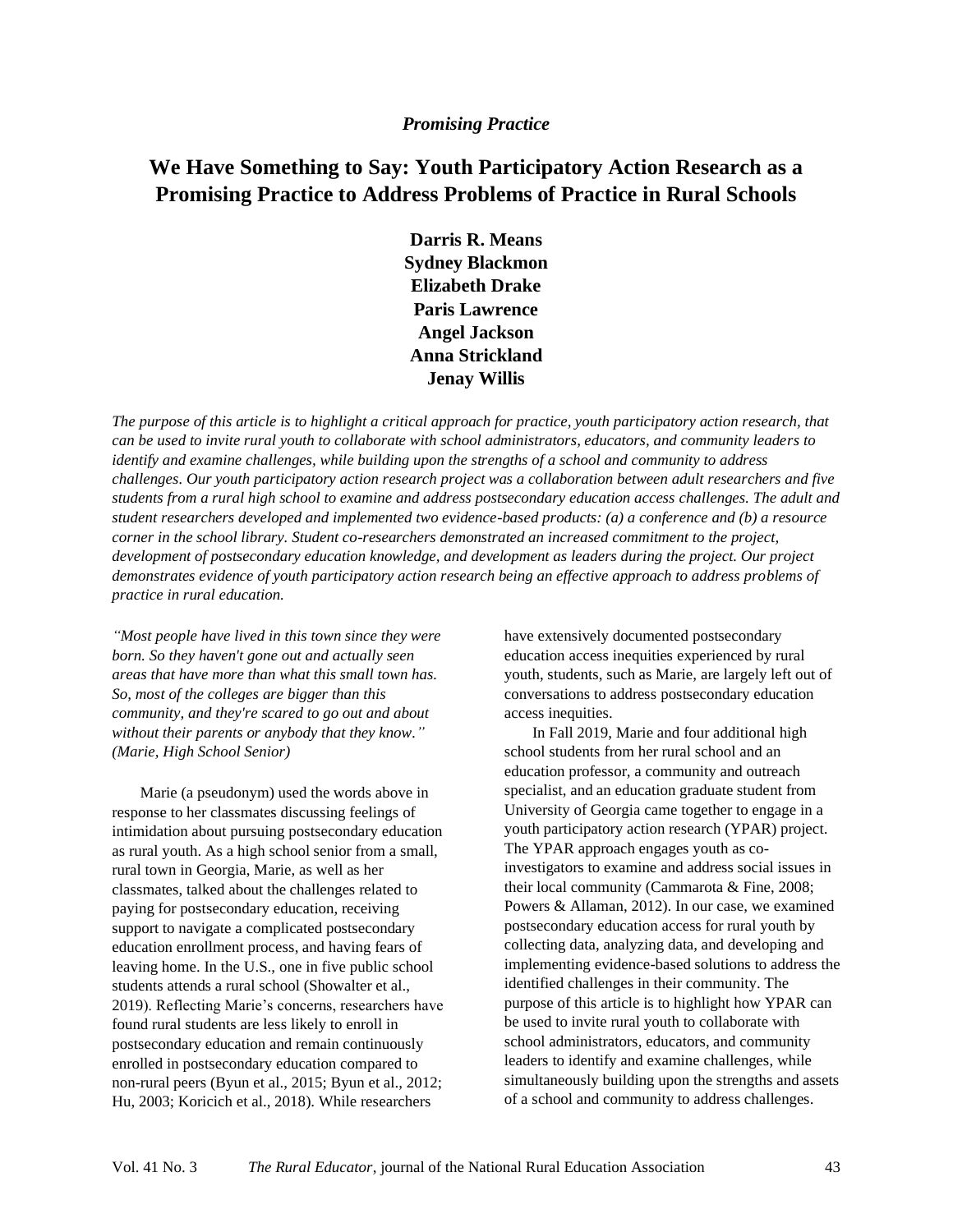While we focus on postsecondary education access, school and community leaders can use the approach to focus on other problems of practice.

In our article, we will begin with a brief overview of literature related to rural youth and postsecondary education access. We will then provide context for YPAR as an approach for practice and a description of our specific approach to YPAR to examine and address postsecondary education access challenges. We provide evidence from the five high school student collaborators on the effectiveness of the practice. We end the article with information about the significance of our approach for practice and educational equity for rural youth.

### **Rural Youth and Postsecondary Education Access: A Brief Overview of Literature**

There is an extensive body of research on rural students and postsecondary access (Ardoin, 2018; Byun et al., 2012; Byun et al., 2015; Chambers, 2021; Chenoweth & Galliher, 2004; Demi et al., 2010; Flowers, 2021; Gafford, 2021; Goldman, 2019; Griffin et al., 2011; Hu, 2003; Koricich et al., 2018; Kryst et al., 2018; Lee et al., 2017; Means, 2019; Means et al., 2016; Morton et al., 2018; Nelson, 2016; Petrin et al., 2014). Researchers have found that rural students have a lower rate of college enrollment and are more likely to delay their entry into postsecondary education compared to non-rural students (Byun et al., 2012; Byun et al., 2015; Hu, 2003; Koricich et al., 2018). However, researchers have also found that college enrollment disparities between rural and non-rural students are mostly related to socioeconomic background differences (Byun et al., 2012; Byun et al., 2015).

For rural students, resources and networks needed to pursue postsecondary education are often related to parental education, socioeconomic status, and resources available in one's school and community (Ardoin, 2018; Chenoweth & Galliher, 2004; Goldman, 2019; Nelson, 2016). Within rural areas, lower income and postsecondary education attainment rates of families compared to non-rural families coupled with impoverishment in some rural communities are challenges for rural students to be able to access postsecondary education information and resources (Byun et al., 2012; Byun et al., 2015; Koricich et al., 2018; Larrance, 2007). In addition, researchers have discussed how rural students have difficulties in choosing to stay close to family for postsecondary education or to leave their hometowns to pursue postsecondary education and their careers (Ardoin, 2018; Goldman, 2019; Means et al., 2016; Morton et al., 2018; Sage & Sherman, 2014), and have expressed concerns about postsecondary education costs (Ardoin, 2018; Goldman, 2019; Means, 2019a; Means et al., 2016; Tieken, 2016).

While many rural students have constraints for postsecondary education access, researchers have also suggested several factors that may instead work to promote access for rural students (Byun et al., 2012; Demi et al., 2010; Kotok et al., 2016; Petrin et al., 2014). Engagement in college preparation curricula can promote postsecondary education access and increase educational aspirations among rural youth (Chenoweth & Galliher, 2004; Irvin et al., 2016). Similarly, rural students benefit from financial aid and scholarship opportunities that make postsecondary education seem more financially possible (Means, 2019b), and from the resources available in their often tight-knit rural communities (Ardoin, 2018; Byun et al., 2012; Johnson & Zoellner, 2016; Kotok et al., 2016; Morton et al., 2018; Petrin et al., 2014; Tieken, 2014), such as receiving encouragement and support during their pathways to postsecondary education from family members, school staff, peers, religious leaders, community members, and community-based organizations (Ardoin, 2018; Griffin et al., 2011; Means, 2019a; Means et al., 2016; Morton et al., 2018).

Researchers studying postsecondary education access for rural youth have cautioned educators and policymakers against placing blame on rural youth and their families for postsecondary education access inequities (Means, 2019a). Such a deficit-based perspective overlooks the systemic nature of education inequities and ignores the assets, resources, and networks possessed by youth and their families, especially minoritized youth and their families (Harper, 2012; Means, 2019a; Yosso, 2005). Instead, educators and policymakers should consider how economic and social conditions, such as employment opportunities, access to social services and healthcare, and access to educational opportunities, lead to postsecondary education access inequities for rural youth (Ardoin, 2018; Johnson & Zoellner, 2016; Means, 2018; Sage & Sherman, 2014; Tieken, 2014, 2016; Williams & Grooms, 2016).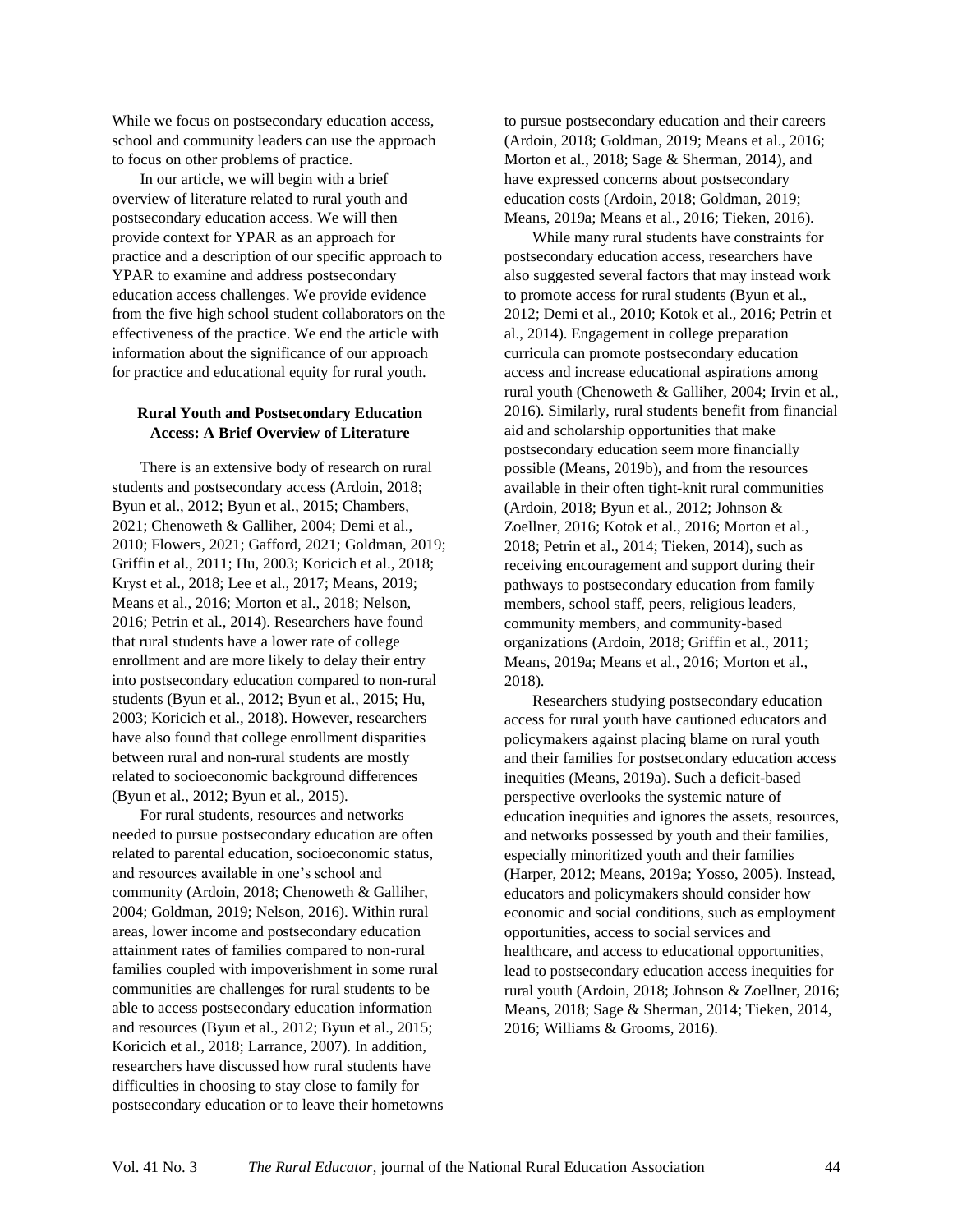## **YPAR and Postsecondary Education Access: A Description of a Promising Practice**

In this section, we first provide an overview of YPAR as an approach. We then discuss how we applied the YPAR approach to our project to study and address postsecondary education access challenges for rural youth mentioned in the literature review.

### **YPAR: An Overview**

Participatory action research (PAR), including YPAR, focuses on building an alliance between researchers and potential benefactors of the research to engage in "a cyclical process of exploration, knowledge construction, and action at different moments throughout the research process" (McIntyre, 2008, p. 1). PAR studies are guided by several core principles. First, alliances engaged in PAR recognize that "expertise and knowledge are widely distributed" and "assumes that those who have been most systemically excluded, oppressed, or denied carry specifically revealing wisdom about the history, structure, consequences, and the fracture points in unjust social arrangements" (Fine, 2008, p. 215). Thus, researchers engaged in PAR collaborate *with* potential benefactors of the research to study and address injustices and inequities. Second, approaches to data collection and data analysis should aim to engage research alliances in studying, analyzing, disrupting, and transforming social contexts and conditions that reinforce inequities and injustices (e.g., the inequities in educational opportunities for rural youth; Cammarota & Fine, 2008). Thus, PAR studies should avoid using deficitbased research approaches that place the blame for inequities on students and their families and do not engage issues of structure and power (e.g., spatial inequities, classism, racism; Cammarota & Fine, 2008). Third, research alliances develop evidencebased solutions in response to the issues identified in the study with intention of social change (Cammarota & Fine, 2008; Cook et al., 2019; McIntyre, 2008; Powers & Allaman, 2012). PAR projects can "range from changing public policy, to making recommendations to government agencies, to making informal changes in the community that benefit people living there, to organizing a local event, to simply increasing awareness about an issue native to a particular locale" (McIntyre, 2008, p. 5).

YPAR projects share the same core principles of PAR projects but with an explicit focus on youth development, employing research as a means to engage and empower young people as social justice advocates and change agents and to increase their consciousness about social inequities and injustices (Cammarota & Fine, 2008; Cook et al., 2019; Morrell, 2008; Powers & Allaman, 2012; Pyne et al., 2013; Torre, 2009). YPAR begins with providing the space for youth to explore and address issues impacting their lives (Cammarota & Fine, 2008; Powers & Allaman, 2012). In particular, research alliances have employed YPAR approaches to study, analyze, disrupt, and transform social conditions and contexts that reproduce inequities and injustices, centering the expertise and voices of youth (Ayala, 2009; Cahill et al., 2008; Ginwright, 2008; Hudson et al., 2020; Pyne et al., 2013; Scott et al., 2015; Tuck et al., 2008). Engagement with youth in YPAR studies has led to evidence-based activities aimed at disrupting these inequities and injustices (Ayala, 2009; Cahill et al., 2008; Ginwright, 2008; Hudson et al., 2020; Pyne et al., 2013). For example, Pyne and colleagues' research alliance with youth studied postsecondary education access inequities for lowincome and working-class youth and/or youth who will be the first in their families to attend college. In disrupting inequities and injustices highlighted in the research, the research alliance of adult and youth researchers wrote a book and held an event for local stakeholders to increase awareness about postsecondary education access inequities (Pyne et al., 2013).

In addition, YPAR empowers young people as experts in their own right through "confront[ing] the commonly accepted truth that data and knowledge come solely from institutions of higher learning and adult experts and not from their own lived experiences" (Powers & Allaman, 2012, p. 5). Youth engaged in YPAR studies have described learning more about social conditions and contexts that lead to inequities and injustices and feeling empowered as change agents to disrupt and transform these social conditions and contexts (Hudson et al., 2020; Pyne et al., 2013; Scott et al., 2015). For example, Hudson and colleagues (2020) collaborated with youth on a study about postsecondary education access inequities for youth from poor and working-class families and Youth of Color. The youth coresearchers described finding solidarity with other youth and adults to address structural barriers in place that hinder postsecondary education access for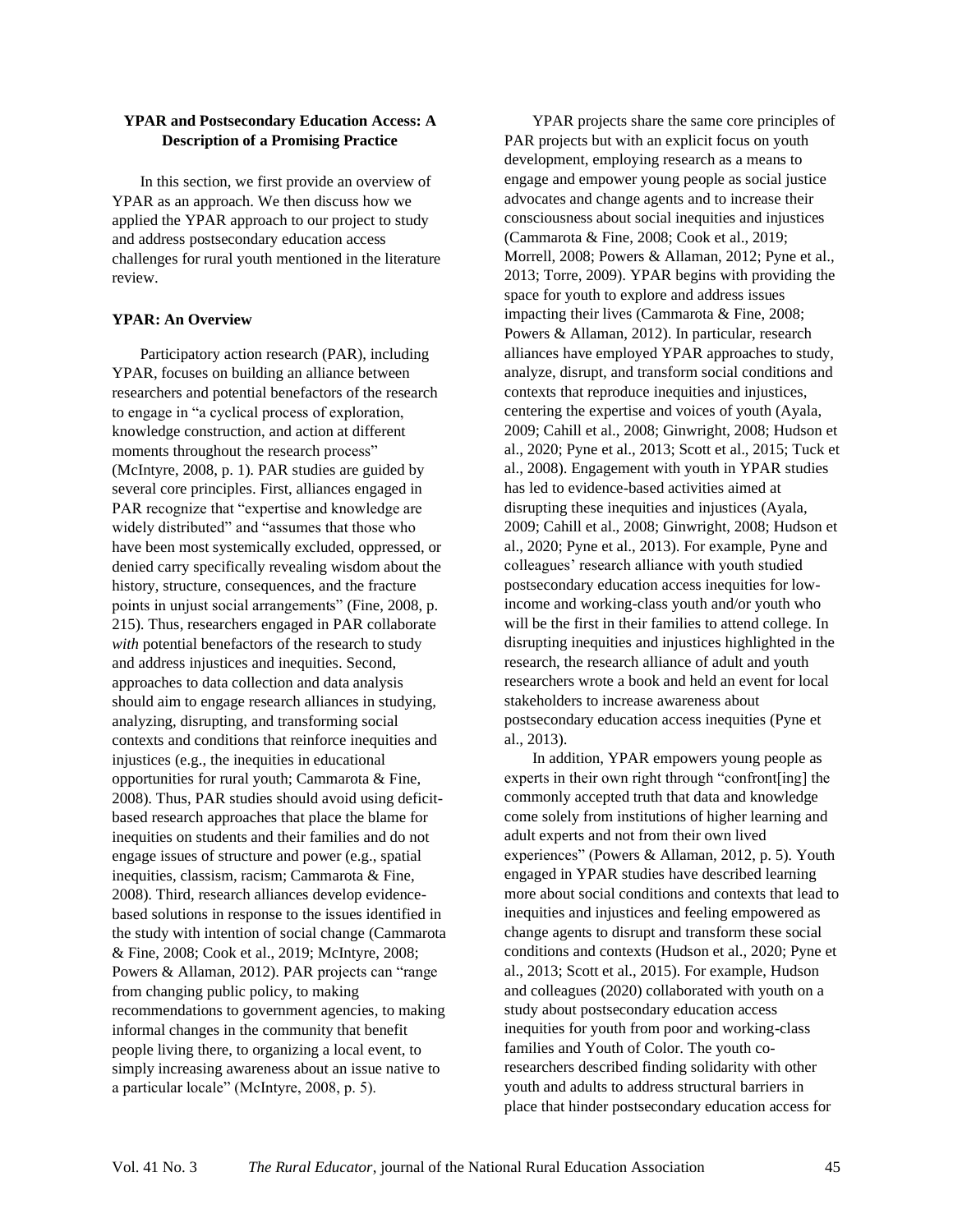minoritized youth. Thus, adult researchers collaborating on YPAR projects must constantly grapple with their own privileges (e.g., age, race, social class, positional power), listen to the coresearchers, and consciously provide space for youth to question local, national, and global injustices, inequities, and authority figures who are positioned as the only holders of knowledge (McIntyre, 2008; Morrell, 2008).

## **YPAR Project as a Promising Practice in a Rural School Setting**

During the Summer of 2019, an education professor at the University of Georgia contacted the staff of Archway Partnership about collaborating on a YPAR project related to rural youth and postsecondary education access. The education professor recognized the recent scholarship, including his own scholarship, had highlighted postsecondary education access challenges for rural youth, but, in the scholarship, rural youth were rarely asked to collaborate on studying and addressing postsecondary education challenges in their local communities. Thus, the educator professor wanted to employ a YPAR approach for the project, and the staff of University of Georgia's Archway Partnership agreed to collaborate on the project. Archway Partnership connects communities with higher education resources to address community identified needs. As a unit of Public Service and Outreach at University of Georgia, Archway Partnership was created to enhance the institution's mission of teaching, research, and service while addressing critical self-identified community issues in geographically dispersed locations across Georgia. Founded on the principles of collaboration and knowledge-based decision making, Archway Partnership empowers communities to address longstanding (community and economic development) needs while facilitating connections between the public and private sectors and ultimately with the resources at the University of Georgia.

The staff of Archway Partnership contacted the high school principal of a Georgia rural school, Robinson High School (a pseudonym), which is approximately an hour away from the University, regarding a collaboration on a YPAR project focused on postsecondary education access for rural youth. Robinson High School has approximately 1,000 students. Approximately 40% of the students are Students of Color, and approximately half of the

students receive free or reduced lunch. The county in which the high school is located has been a partner community with Archway Partnership for over a decade. Approximately 23% of the adult population in the county has an associate's or bachelor's degree, which is approximately 28 percentage points lower than overall attainment rate in Georgia (Lumina Foundation, 2020).

The education professor and two staff members with Archway Partnership met with the high school principal to discuss the goal of developing, implementing, and assessing a project in collaboration with high school seniors related to supporting rural students on their pathways to postsecondary education. The high school principal agreed to have Robinson High School participate in the study. The high school principal was asked by the education professor to work with teachers to identify five seniors who had diverse postsecondary education plans to collaborate on the project. The selected seniors included three students who were planning to pursue a degree at a technical college upon graduation, one student who was planning to pursue a bachelor's degree upon graduation, and one student who was planning to enlist in the United States Armed Forces upon graduation and later attend postsecondary education.

During the Fall of 2019, the education professor and a staff member from Archway Partnership met consistently with students for sixteen meetings during a 30-minute block available to students to participate in student clubs and organizations, receive academic support, and to work on academic assignments. During our first meeting, the education professor introduced students to YPAR and proposed a focus on postsecondary education access. Students were then asked to receive parent/guardian consent and sign student assent forms if they were interested in participating in the project. All five students received parent/guardian consent and agreed to participate in the project. The remaining meetings allowed us to (a) discuss challenges related to postsecondary education access for rural youth, (b) identify strengths related to postsecondary education access for students at their rural high school, and (c) build upon strengths and assets in the high school and community to address identified challenges.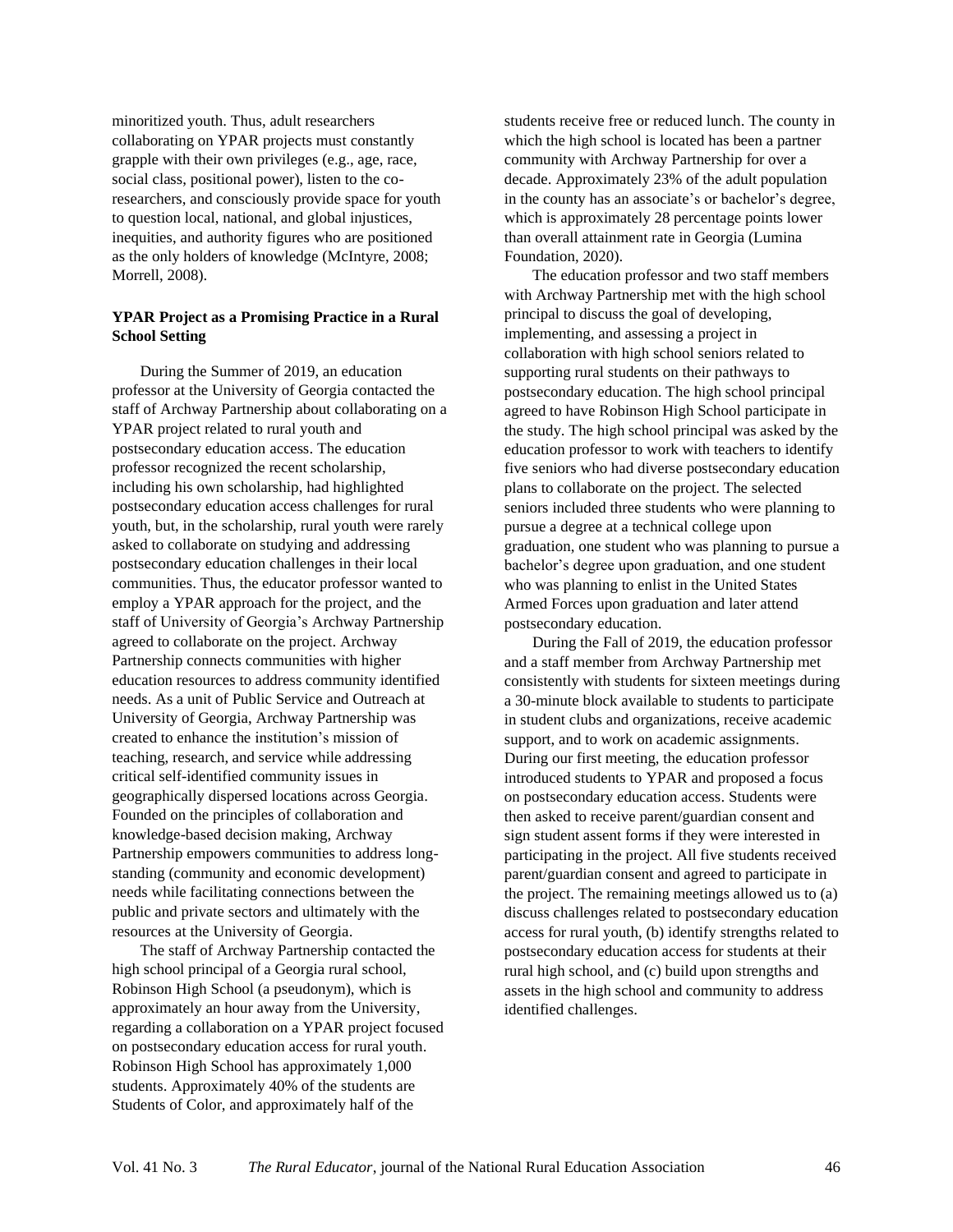### **Identifying Challenges and Strengths Related to Postsecondary Education Access**

To document the challenges and strengths in their lives related to postsecondary education access, we asked the five high school student research collaborators to engage in photovoice. Researchers using photovoice ask participants to take photographs to "record and catalyze change in their communities" (Wang & Burris, 1997, p. 371). Photovoice as a method allows participants to take photographs related to the social phenomenon under study (e.g., postsecondary education access) and use the photographs to strategize a plan to use collective and community strengths to address identified issues highlighted from the photographs (Wang & Burris, 1997). Each of the students received \$25 for participating in the photovoice project. Across two focus groups, students were asked to share three photographs. Students took photographs of family members, teachers, friends, and significant others to highlight how they were common sources of support as they navigated their time in high school and considered post-high school plans. For example, Gurnee (a pseudonym) showed a photograph of his father and Nicole (a pseudonym) showed a photograph of her and her mother to describe how these family members were their "biggest supporters." In addition, Nicole took a photograph of her favorite teacher to describe how the teacher has supported her preparations for postsecondary education by helping with the college application process and serving as a reference. The students believed they had a strong network of support to pursue their aspirations post high school.

While students felt that they had support from the people in their photographs, they expressed feeling the pressures of "hav[ing] it all together" as high school students. Though they were not being explicitly taught how to apply to colleges and scholarships, they expressed that the adults, specifically teachers, in their lives expected them to understand the nuances of the application process because they were seniors. They also expressed that this expectation was unfair because there are multiple factors that can affect a student's ability to have knowledge regarding scholarships and colleges or actually applying, such as having to take care of family, not knowing how they would afford postsecondary education due to the rising costs and limited financial capital, and not having structures in place to help them better understand the process for

applying to college or college lingo. Students also shared concerns around not knowing how to do "adult" things like budget and file taxes as they prepared to graduate from high school.

## **Building Upon Strengths to Address Identified Challenges**

Reflecting the use of the photovoice method (Bragz et al., 2011), the students were asked to discuss how their collective photographs could educate teachers, school administrators, community leaders, and policymakers on what could be done to create change. The student participants shared there was an opportunity to increase awareness around a variety of topics, including the degree opportunities at a two-year institution, scholarship and financial aid options, and financial management. Through multiple conversations, student participants decided on two projects to bring greater awareness to peers and their families: (a) a conference focused on planning for life after high school and (b) a resource corner in their school library focused on planning for life after high school. We received approval from the principal to proceed with the plans for both initiatives.

As a team, we recognized the importance of receiving input on conference topics and resources from students' peers. Thus, we created a survey that included the following questions: What topics would you like to learn more about related to life after high school? What concerns do you have about life after high school? What do you think you would like to do after high school? We received 560 student responses on the survey, and the responses were categorized into the following topics: (a) career/college, including career exploration, pathways to postsecondary education, and military; (b) finances, including money management and budgeting; and (c) life skills, including paying bills and family relationships. We used the survey results to inform the development of a conference and a resource corner.

**Conference.** As a team, we worked closely to design and implement a conference. The conference took place during an evening in December. We used the data from the survey to identify six sessions for the conference: (a) types of colleges and universities, (b) career and postsecondary education opportunities through the U.S. Armed Forces, (c) standardized testing for college admission; (d) transition into adulthood (finances, taxes), (e) career exploration, and (f) financial aid and scholarships. Recognizing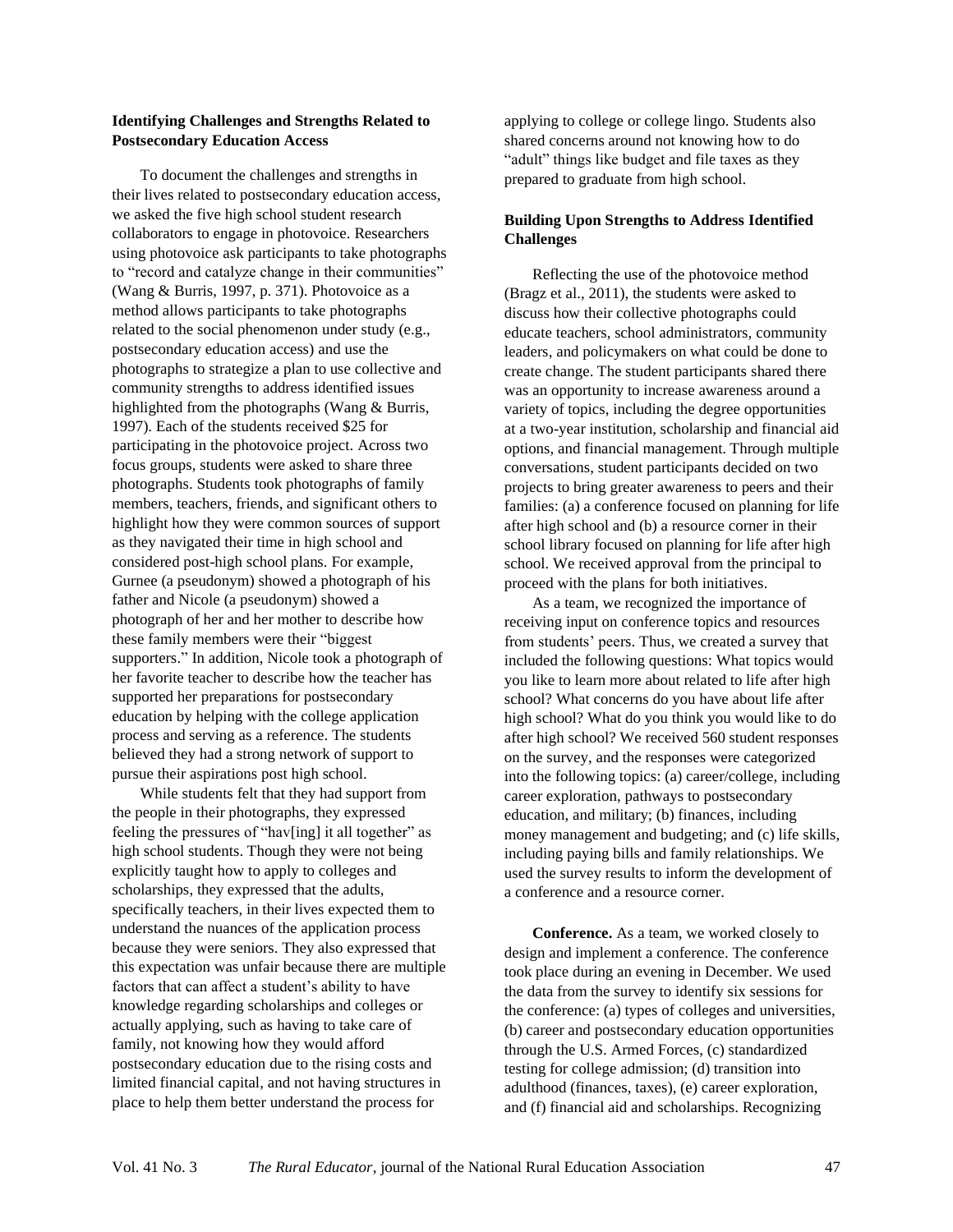the rich resources at the school and in the community, the team identified educators at the high school and local community members (e.g., local college representatives, employees affiliated with the local bank) to facilitate the sessions. In addition to the conference, the high school students offered feedback on a previously-developed post-high school planning guidebook for rural students based on the education professor's research on postsecondary education access for rural students. The students' feedback was used to revise the guidebook, and each conference attendee received a copy of the guidebook. In addition, a digital version of the guidebook was developed, and the digital guidebook will be made available to all Archway Partnership partner communities. We also contacted colleges and universities across Georgia to send college paraphernalia and institutional brochures to share with students and families at the conference's resource table.

We advertised the conference on social media outlets for the high school, emails to community members, and through word-of-mouth. We also provided a sponsored dinner to promote attendance. The high school students recruited volunteers to help with serving on the set-up committee and welcome committee on the day of the conference, and a high school student led the welcome for the conference. There were approximately 40 students and family members in attendance at the conference. After each session, conference participants had the opportunity to rate the helpfulness of each session on a scale between 1 and 5 (1 being the least helpful and 5 being the most helpful) and offer open-ended feedback. All sessions averaged a rating of 4.8 or higher. While the students were not pleased with the turnout for the conference, they were affirmed by the high rating for each session.

**Resource Corner.** The high school students and the education professor met with the school's media specialist/librarian to discuss the idea of having a resource corner in the school's library. The media specialist/librarian agreed to create a space in the school library for a "life after high school" resource corner. A high school student was assigned to create a banner for the resource corner. The high school student made drawings of the banner, and the education graduate student on the team developed a digital version of the banner. The banner was approved by the high school principal and media specialist/librarian, and they agreed to have the

banner printed for the start of the 2020-2021 academic year. In addition, based on the responses from the survey from 560 students, the education graduate student on the team identified and researched resources that could be included in the resource corner. The resources fell into the following topical areas: (a) college admission, (b) standardized testing, (c) U.S. Armed Forces, and (d) career exploration. The media specialist/librarian ordered most of the resources, and they will become available to the students during the 2020-2021 academic year.

### **Evidence of Youth Participatory Action Research Projects as a Promising Practice**

While we believe the conference and the resource corner had and will have a meaningful impact on students at the high school, we are particularly interested in evidence of how using a youth participatory action research approach for a range of topics has the potential to lead to positive change for students who engage as co-researchers to examine and address challenges in their schools and communities. During the course of the project, the education professor held three focus group interviews with student participants to gain a better understanding of how participating in a youth participatory action research project impacted them as students and leaders. Students received \$25 for each focus group. The first focus group occurred shortly after the decision to host a conference and develop a resource corner and focused on each student's decision to participate in the project, the learning that was occurring for them thus far in the project, challenges related to the project, and rewarding aspects of the project. The second and third focus groups occurred at the end of the project. The second focus group had a specific focus on their experiences implementing the conference and developing the resource corner; questions focused on challenges and rewarding aspects of the implementation process and learning that occurred during the implementation phase. The third focus group had a focus on their overall experiences with the project; questions focused on the development of skills and assets, overall learning that occurred during the project, overall challenges during the project, and takeaways they wanted people to know about rural students as they pursue their pathways to postsecondary education. The major themes from the focus group include: (a) commitment to the project,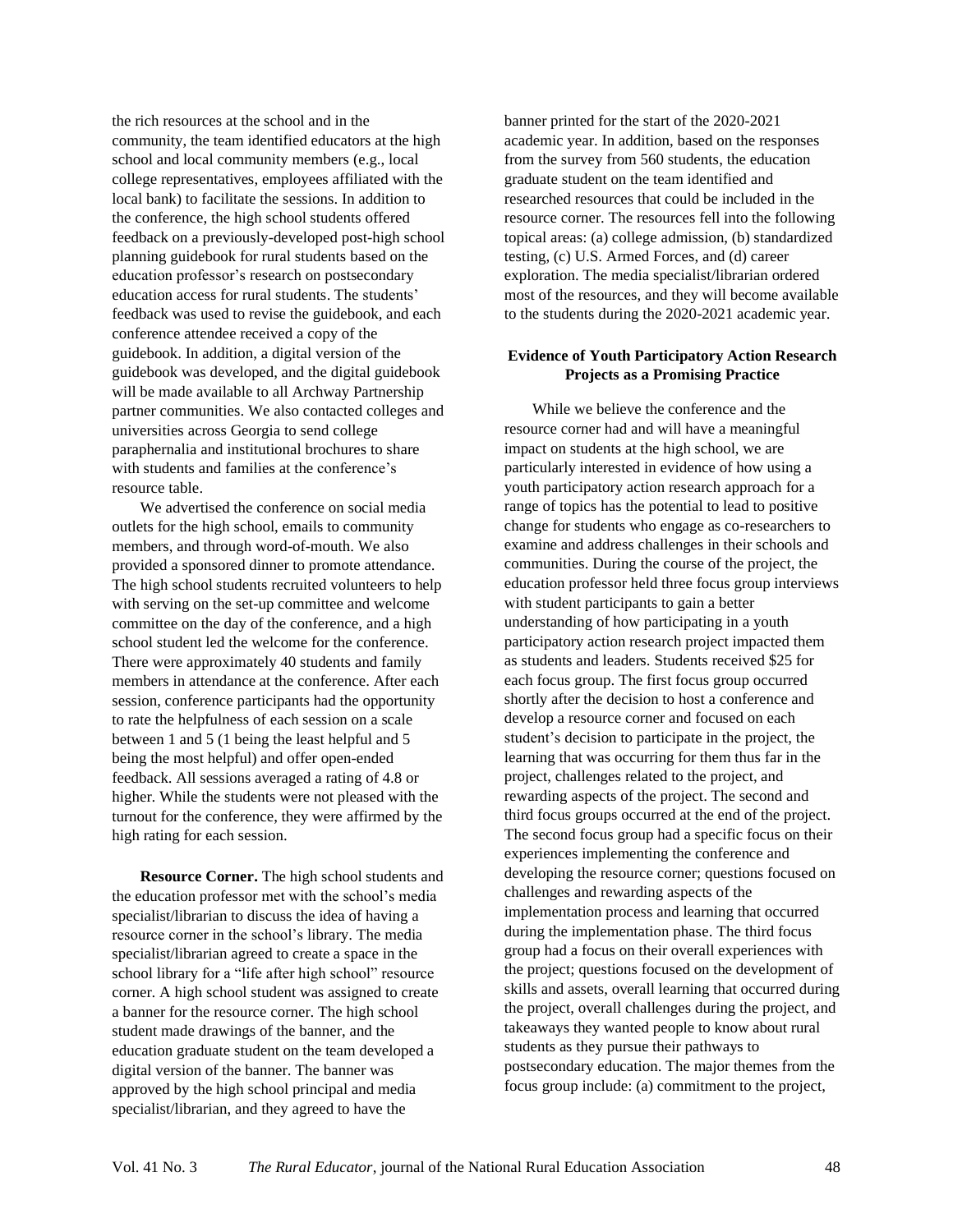(b) development of postsecondary education knowledge, and (c) development as a leader.

#### **Commitment to the Project and to Others**

When asked about their motives for working on this project, the students had varying motives for participating in the YPAR project. One student was incentivized by the monetary reward for participating in focus groups, while other students were generally excited to work on this project because it was a new and different approach ("It was something different", "I've never done anything like this before"). One student chose to participate in the project because it would help them learn more about postsecondary education.

By the end of the project, students discussed how commitment to the project became about caring about their peers and wanting their peers to have the support they needed to pursue their aspirations. The students reflected on how they, alongside their peers, could support each other to pursue their aspirations and encourage each other when they were afraid to pursue aspirations that may require them to leave their hometown ("To get through high school, you got to help each other out", "Don't be intimidated just because you're from a small town").

### **Development of Postsecondary Education Knowledge**

The students expressed that working on this project gave them an opportunity to support their high school while simultaneously teaching them about postsecondary education. For example, one participant discussed learning how to apply to college and how to approach applying for scholarships during the course of the project by having conversations with team members, and another participant shared that the project pushed them to start planning for their own post-high school plans in the fall of their senior year. In addition, during the conference, the students discussed learning about different types of colleges and universities, scholarships, standardized testing, and the multiple pathways to pursue postsecondary education, including earning a certificate or associate's degree from a technical college. The students also discussed developing confidence in making decisions about their post-high school plans.

The students were also exposed to new information which challenged their preconceived thoughts and others' preconceived thoughts about planning for life after high school. For example, the students discussed how people often perceive college as being out of reach for students from a small town because of the potential intimidation of leaving your hometown for postsecondary education, or the belief that some postsecondary education institutions, such as University of Georgia, were only for "rich kids." The students also expressed being pleasantly surprised by working with a college professor because they perceived college professors as being inaccessible and impatient.

#### **Leadership Development**

When prompted to reflect on the challenges that they faced during the course of the project, students discussed the difficulty of having people consistently at meetings because of conflicts with field trips, student clubs, and organizational meetings. Students discussed how there were many ideas during the planning process of the conference, and they had difficulty in implementing the conference while incorporating everyone's ideas. Finally, students were disappointed with only having approximately 40 students and family members present at the conference.

While there were challenges, students seemed to learn and grow as leaders as a result of the project. The students felt as though they took initiative to address a school-wide challenge, some for the first time, and were able to contribute ideas. One student also noted that having to be organized during this project helped with procrastinating less. In addition, one student discussed how the project enhanced their communication skills and ability to communicate ideas. They also shared that they felt more confident interacting with others, including peers and school staff, to accomplish a goal. For example, one student participant shared the following: "Like before, I probably would never talk to a staff administrator about anything to do with college. I've talked to teachers about it, but I feel like this has helped me." Students also commented on how working with their peers on the project made them more comfortable to collaborate with others.

#### **Discussion of Implications for Practice and Policy**

The use of YPAR is promising for practice, policy, and student learning and development. During the course of the project, we identified school and community challenges and strengths related to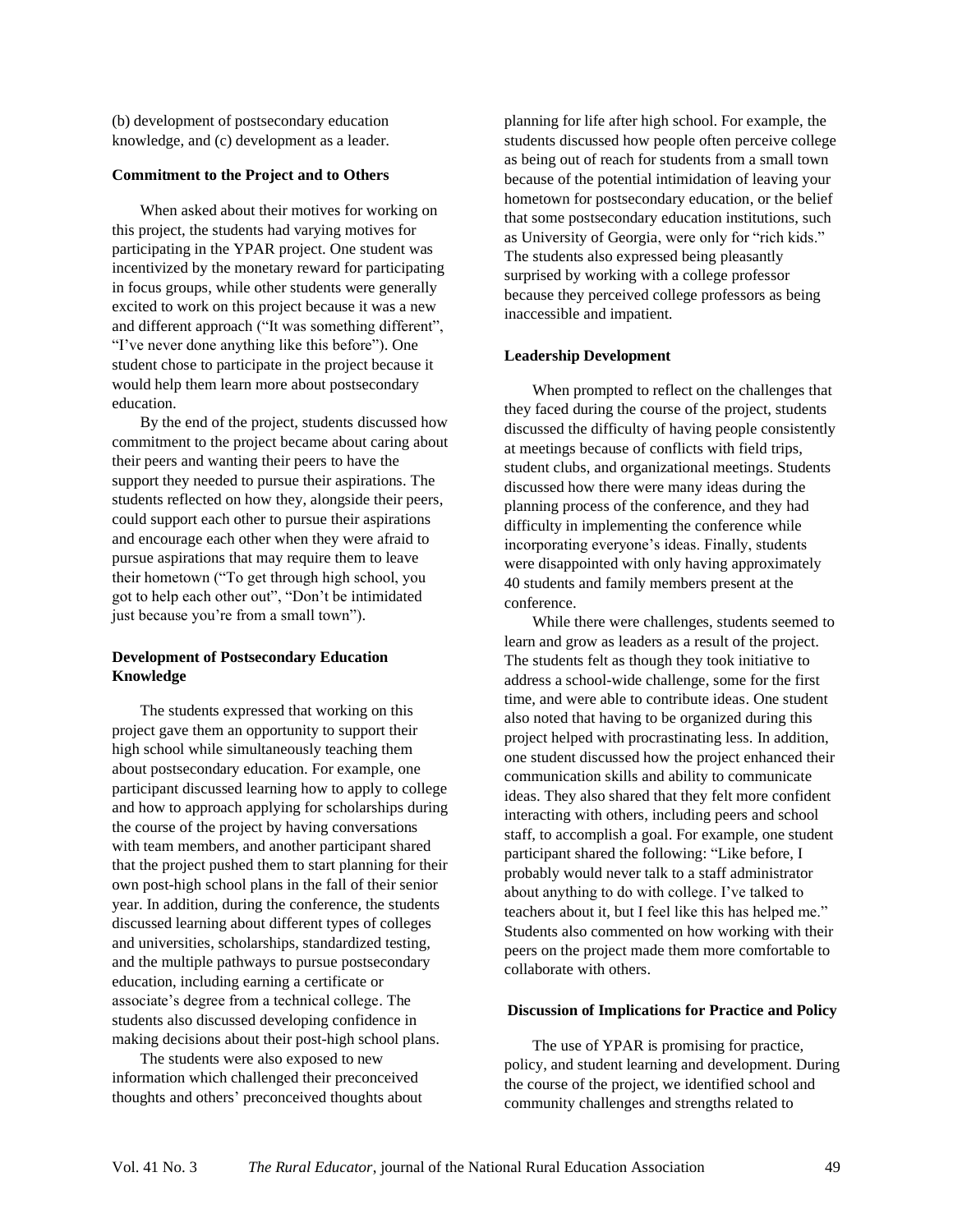postsecondary education access for rural youth through the photovoice discussion, multiple discussions as a group, and the school-wide survey. For example, reflecting the literature, we learned that rural students' ability to access postsecondary education was related to having resources and support to navigate the admissions process and being able to pay for postsecondary education (Ardoin, 2018; Chenoweth & Galliher, 2004; Goldman, 2019; Griffin et al., 2011; Means, 2019a; Means et al., 2016; Morton et al., 2018; Nelson, 2016). In addition, the students in this project also shared they had the encouragement and support from family and teachers to pursue postsecondary education (Griffin et al., 2011; Means, 2019a; Means et al., 2016; Morton et al., 2018). Building upon the strengths in the community and school levels, we focused on two evidence-based products that could enhance postsecondary education access: (a) a conference and (b) a resource corner.

While our project focused on postsecondary education access, the use of YPAR could be significantly beneficial for addressing other problems of practice. Instead of relying on the expertise of school and community leaders to investigate and address challenges facing rural youth, these leaders could consider how to engage rural youth in how to develop and implement programs and services that are responsive to their needs. School and community leaders may not be able to always fully implement a YPAR project like described in this paper due to the time commitment (e.g., we had a total of 16 meetings in one academic semester) and limited resources (e.g., our project required us to seek people willing to donate their time and funds to implement the conference and we used funds from the university to support the project). While school and community leaders may not be able to implement YPAR projects as described in the paper, they should consider ways in which they are getting the perspectives and feedback from students on programs that are intended to enhance the educational experiences and outcomes of the students themselves. For example, school and community leaders could seek the input of students on programs, services, and policies at the school (e.g., student handbook, a program designed to address school bullying, counseling support and resources) or even how to handle school and community challenges (e.g., the COVID-19 pandemic). Rural school and community leaders could consider setting up a youth advisory board that could help with investigating and addressing schooland community-level challenges or assessing students' needs and perspectives.

However, school and community leaders must be careful not to always seek the perspectives and feedback from students who have been labeled as the student leaders or "academically-strong" students, especially since this labeling is often embedded in racism and classism, leaving out the perspectives and feedback from Students of Color and students from poor and working-class backgrounds. In addition, school and community leaders must be prepared to listen to the perspectives of youth even when the perspectives do not align with their own (McIntyre, 2008). For example, during the course of this project, the education professor had concerns about promoting the U.S. Armed Forces during the conference and through the resource corner given how he believed Students of Color, students from poor and working-class backgrounds, and rural students are often the target audience for being recruited to enlist in the military. The dialogue from the five student co-researchers and the survey results indicated that the students wanted to learn more about career and postsecondary education options through the U.S. Armed Forces. Thus, the education professor was compelled to listen and learn from the student co-researchers about their interests in the U.S. Armed Forces, while working alongside students to consider how to promote and position other postsecondary plans as viable options for rural youth.

The concern from the education professor leads to a larger point about how a single YPAR study may not overturn the social and economic conditions that compel rural youth to make decisions about their lives and the lives of their family members (e.g., decision to enlist in the U.S. Armed Forces to cover future postsecondary education costs or to have access to financial capital to support their family). However, YPAR studies can increase critical consciousness of youth to understand how social and economic conditions lead to inequities. In addition, the commitment by educators and local, state, and national policymakers to consistently center the voices and experiences of rural youth can have sustained and real implications for addressing social and economic conditions that impact the lives of rural youth and their families.

The use of YPAR to engage rural youth should also be considered by local, state, and national policymakers. Recognizing the haste and unpredictable nature of the policymaking process, it may not always be feasible to implement a full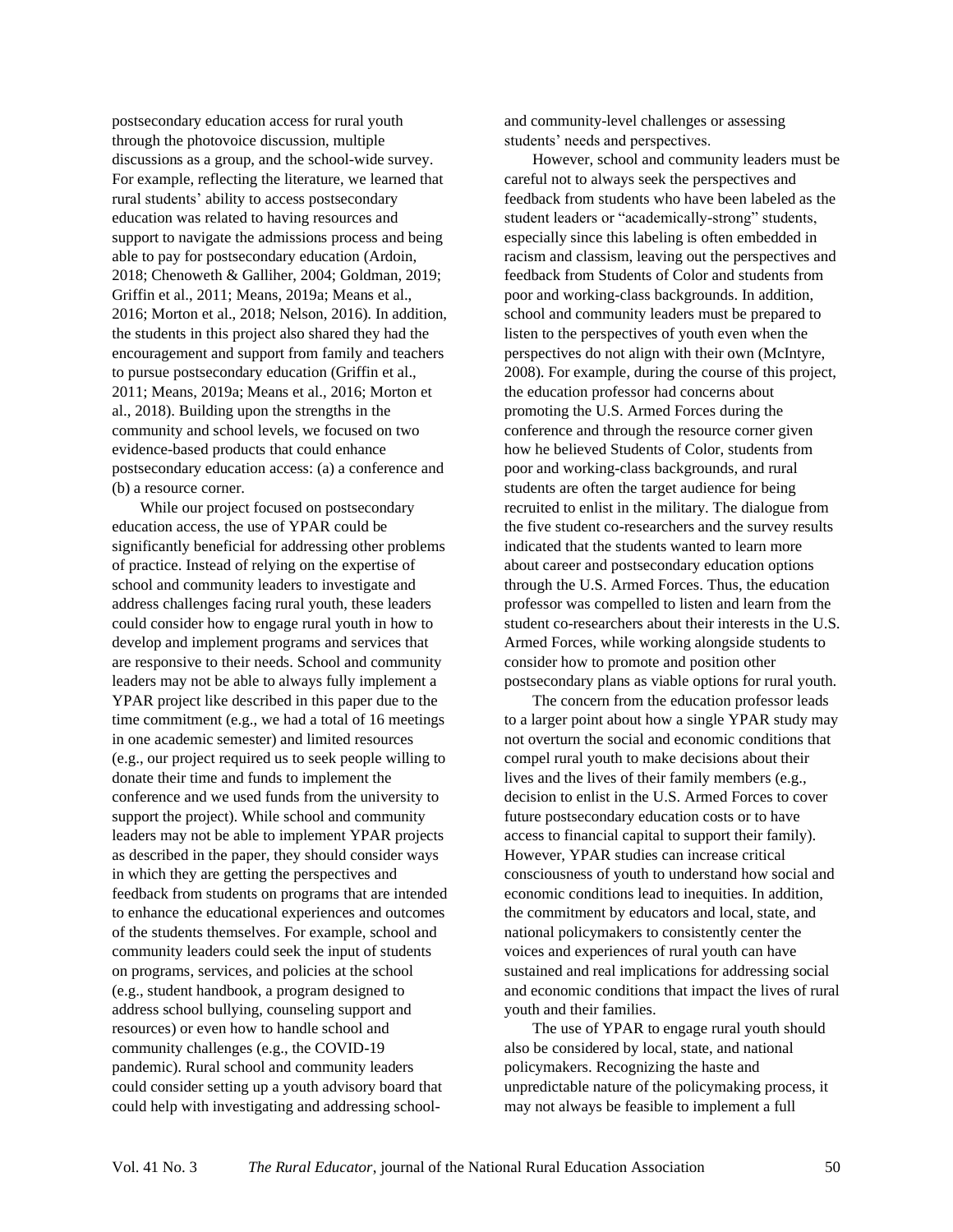YPAR project with youth. However, policymakers have an opportunity to better engage with rural youth to listen and learn from their experiences, leading to policy that better reflects the diverse needs and interests of rural youth. For example, how could local, state, and national policymakers learn from rural youth about their concerns and interests related to postsecondary education and develop policies that build upon the strengths and assets of rural communities across the United States and enhance robust support for rural youth to pursue and complete postsecondary education?

The five student co-researchers described how engagement in a YPAR project enhanced their sense of responsibility to others, postsecondary education knowledge, and leadership development. Thus, we position YPAR as a promising practice that can enhance student learning and development. Rural educators have the opportunity to investigate how to implement YPAR projects as a way for students to develop multiple skills, such as investigative and research skills, through an innovative, studentcentered approach. Furthermore, we position that YPAR does engage and empower youth to develop and employ their agency in addressing pressing issues and challenges (Cammarota & Fine, 2008; Cook et al., 2019; Powers & Allaman, 2012; Pyne et al., 2013; Torre, 2009), which could be beneficial for the improvement of both rural schools and communities.

#### **Conclusion**

The five student co-researchers from a rural high school in Georgia had something to say about the postsecondary education access challenges facing rural youth and strategies and approaches to address such inequities. The adult collaborators on this project would like to believe we listened and supported the students' ideas, but, most importantly, the adult collaborators learned the value of providing space for rural youth to investigate, question, trouble, and respond to educational challenges and barriers. The students were provided the space to also consider and dream of a wide range of possibilities to enhance postsecondary education access at their rural high school. While the conference and the resource corner are important steps, we also recognize that educators, policymakers, and researchers have a lot more to learn from and with rural youth to develop systemic changes that are needed to address pervasive spatial inequities experienced by rural schools and communities. We hope the lessons learned from this project will be recognized by educators, community leaders, and policymakers as a critical, transformational response to the need to be inclusive of the voices of rural youth.

#### **References**

- Ardoin, S. (2018). *College aspirations and access in working-class rural communities: the mixed signals, challenges, and new language firstgeneration students encounter*. Lexington Books.
- Ayala, J. (2009). Split scenes, converging visions: The ethical terrains where PAR and borderlands scholarship meet. *Urban Review*, *41*(1), 66-84. https://doi.org/10.1007/s11256-008-0095-9
- Brazg, T., Bekemeier, B., Spigner, C., & Huebner, C. E. (2011). Our community in focus: The use of photovoice for youth-driven substance abuse assessment and health promotion. *Health Promotion Practice*, *12*(4), 502-511. https://doi.org/10.1177/1524839909358659

Byun, S-Y, Irvin, M. J., & Meece, J. L. (2015). Rural-nonrural differences in college attendance patterns. *Peabody Journal of Education, 90*(2)*,*  263-279.

https://doi.org/10.1080/0161956X.2015.1022384

Byun, S-Y., Meece, J. L., & Irvin, M. J. (2012). Rural-nonrural disparities in postsecondary educational attainment revisited. *American Educational Research Journal*, *49*(3), 412–437. https://doi.org/10.3102/0002831211416344

- Cahill, C., Rios-Moore, I., & Threatts, T. (2008). Different eyes/open eyes: Community-based participatory action research. In J. Cammarota & M. Fine (Eds.), *Revolutionizing education: Youth participatory action research in motion* (pp. 89- 124). Routledge.
- Cammarota, J., & Fine, M. (2008). Youth participatory action research: A pedagogy for transformational resistance. In J. Cammarota & M. Fine (Eds.), *Revolutionizing education: Youth participatory action research in motion* (pp. 1- 11). Routledge.
- Chambers, C. R. (2021). Rural pathways to higher education: The role of mathematics achievement and self-efficacy for Black students. In C. R. Chambers & L. Crumb (Eds.), *African American rural education: College transition and*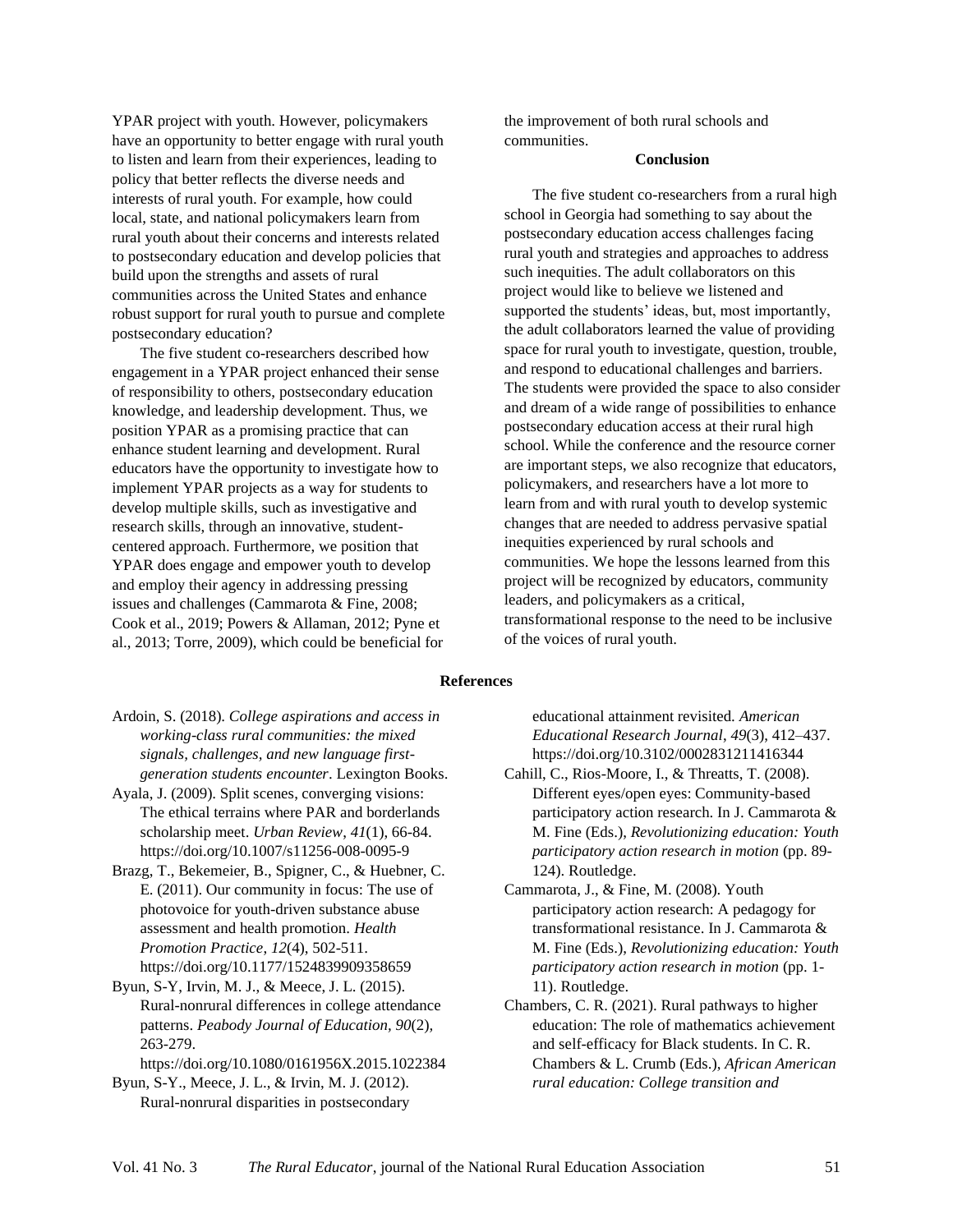*postsecondary experiences*. Emerald Publishing Limited.

Chenoweth, E., & Galliher, R. V. (2004). Factors influencing college aspirations of rural West Virginia high school students. *Journal of Research in Rural Education*, *19*(2), 1-14.

Cook, A. L., Ruiz, G., & Karter, J. (2019). "Liberation is a praxis": Promoting college and career access through youth participatory action research. *School Community Journal*, *29*(2), 203- 224.

Demi, M. A., Coleman-Jensen, A., & Snyder, A. R. (2010). The rural context and post-secondary school enrollment: An ecological systems approach. *Journal of Research in Rural Education, 25*(7), 1-26.

Fine, M. (2008). An epilogue, of sorts. In J. Cammarota & M. Fine (Eds.), *Revolutionizing education: Youth participatory action research in motion* (pp. 213-234). Routledge.

Flowers, J. H. (2021). The privileged rural: The college experiences of rural African Americans. In C. R. Chambers & L. Crumb (Eds.), *African American rural education: College transition and postsecondary experiences*. Emerald Publishing Limited.

Gafford, C. M. (2021). Passport with no access: The habitus and cultural capital influences of rural, African American, and low socioeconomic status students' college aspirations. In C. R. Chambers & L. Crumb (Eds.), *African American rural education: College transition and postsecondary experiences*. Emerald Publishing Limited.

Ginwright, S. (2008). Collective radical imagination: Youth participatory action research and the art of emancipatory knowledge. In J. Cammarota & M. Fine (Eds.), *Revolutionizing education: Youth participatory action research in motion* (pp. 13- 22). Routledge.

Goldman, A-M. (2019). Interpreting rural students' stories of access to a flagship university. *The Rural Educator*, *40*(1), 16-28. [https://doi.org](https://doi.org/) /10.35608/ruraled.v40i1.530

Griffin, D., Hutchins, B. C., & Meece, J. L. (2011). Where do rural high school students go to find information about their futures? *Journal of Counseling & Development, 89*(2), 172-181. <https://doi.org/10.1002/j.1556-6678.2011> .tb00075.x

Harper, S. R. (2012). *Black male student success in higher education: A report from the National Black Male College Achievement Study*.

Retrieved from University of Pennsylvania. https://www.gse.upenn.edu/equity/sites/gse.upen n.edu.equity/files/publications/bmss.pdf

Hu, S. (2003). Educational aspirations and postsecondary access and choice: Students in urban, suburban, and rural schools compared. *Education Policy Analysis Archives, 11*(14). http://epaa.asu.edu/epaa/v11n14/.

Hudson, T. D., Means, D. R., & Tish, E. (2020). Discovering my agency: Exploring how youth participatory action research facilitates the development of capital by underserved youth in a college access program. *Teachers College Record, 122*(1), 1-38.

Irvin, M. J., Byun, S-Y., Meece, J. L., Reed, K. S., & Farmer, T. W. (2016). School characteristics and experiences of African American, Hispanic/Latino, and Native American youth in rural communities: Relation to educational aspirations. *Peabody Journal of Education*, *91*(2), 176-202. <https://doi.org/10.1080> /0161956X.2016.1151739

Johnson, J. D., & Zoellner, B. P. (2016). School funding and rural districts. In S. M. Williams & A. A. Grooms (Eds.), *Educational opportunity in rural contexts: The politics of place.* Information Age Publishing, Inc.

Larrance, A. J. (2007). A holistic approach of access to higher education. *New Directions for Higher Education*, *2007*(138), 51-57. [https://doi.org/](https://doi.org/10.1002/he.255) [10.1002/he.255](https://doi.org/10.1002/he.255)

Lee, J., Weis, L., Liu, K., & Kang, C. (2017). Which type of high school maximizes students'college match? Unequal pathways to postsecondary destinations to students from varying high school settings. *Journal of Higher Education*, *88*(4), 529-560.<https://doi.org/10.1080/00221546> .2016.1272327

Lumina Foundation. (2020). *A stronger nation: Learning beyond high school builds American talent*. https://luminafoundation.org/strongernation/report/2020/#nation

Koricich, A., Chen, X., & Hughes, R. P. (2018). Understanding the effects of rurality and socioeconomic status on college attendance and institutional choice in the United States. *The Review of Higher Education, 41*(2), 281-305. https://doi.org/10.1353/rhe.2018.0004

Kotok, S., Kryst, E. L., & Hagedorn, A. (2016). A new narrative on rural education: How one high school takes on  $21^{st}$  century challenges. In S. M. Williams & A. A. Grooms (Eds.), *Educational*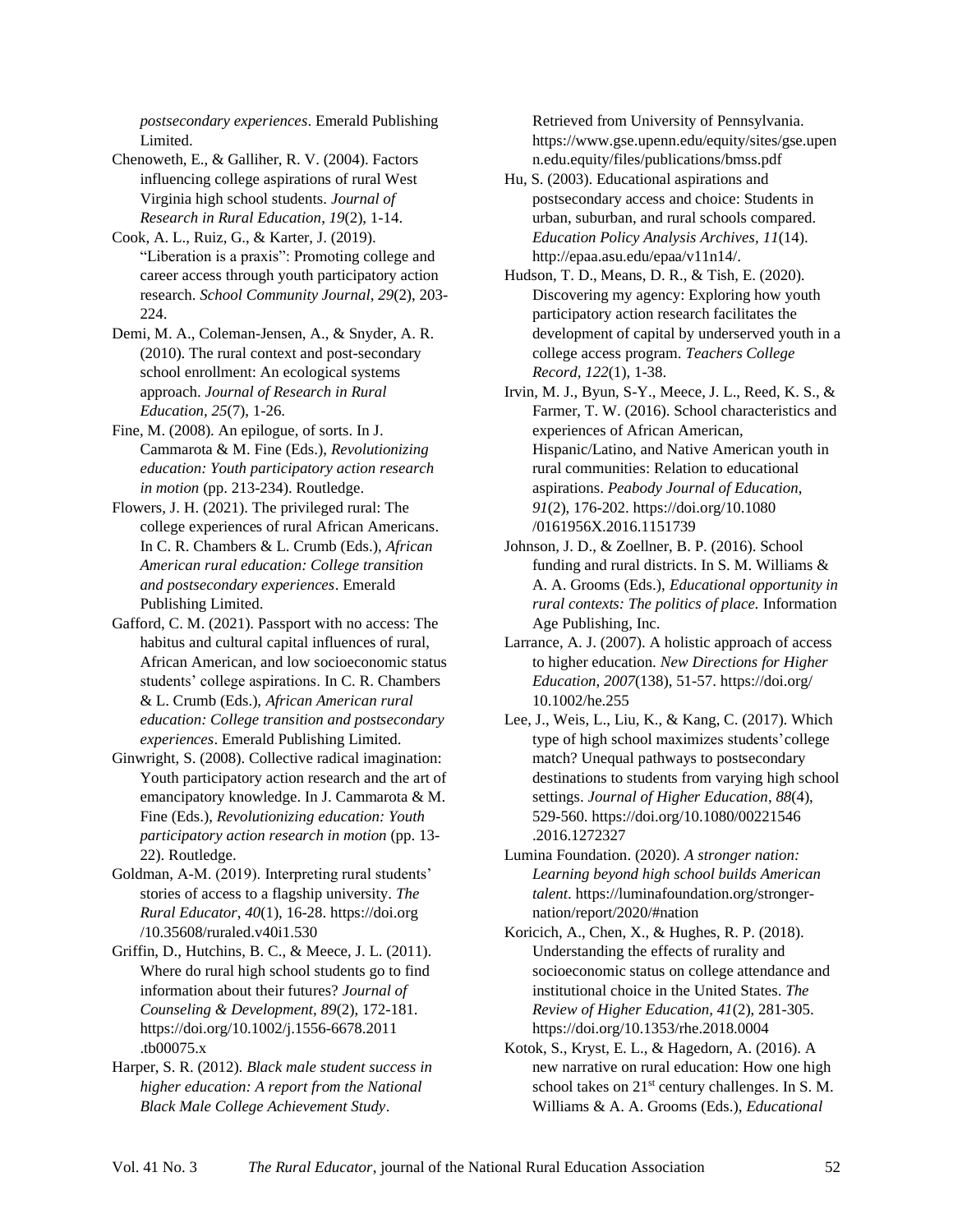*opportunity in rural contexts: The politics of place.* Information Age Publishing, Inc.

Kryst, E. L., Kotok, S., & Hagedorn, A. (2018). Pursuing higher education in rural Pennsylvania schools: Shaping the college path. *The Rural Educator*, *39*(1), 1-15.

https://doi.org/10.35608/ruraled.v39i1.211

McIntyre, A. (2008). *Participatory action research* (Vol. 52). Sage Publications.

Means, D. R. (2018). *Supporting the pathways to postsecondary education for rural students: Challenges, opportunities, and strategies for moving forward.* National Association for College Admission Counseling. https://www.nacacnet.org/news- publications/Research/supporting-the-pathwaysto-postsecondary-education-for-rural-students/

Means, D. R. (2019a). Crucial support, vital aspirations: The college and career aspirations of rural Black and Latinx middle school students in a community- and youth-based leadership program. *Journal of Research in Rural Education, 35*(1), 1-14. https://doi.org/10.18113/P8JRRE3501

Means, D. R. (2019b, February). *Rural Black students and college access* [Keynote speaker]. Teachers College's 2nd Annual Rural Education & Healthcare Symposium, New York, NY.

Means, D. R., Clayton, A. B., Conzelmann, J. G., Baynes, P., & Umbach, P. D. (2016). Bounded aspirations: Rural, African American high school students and college access. *The Review of Higher Education, 39*(4), 543-569. https://doi.org/10.1353/rhe.2016.0035

Morrell, E. (2008). Six summers of YPAR: Learning, action, and change in urban education. In J. Cammarota & M. Fine (Eds.), *Revolutionizing education: Youth participatory action research in motion* (pp. 155-184). Routledge.

Morton, T. R., Ramirez, N. A., Meece, J. L., Demetriou, C., & Panter, A. T. (2018). Perceived barriers, anxieties, and fears in prospective college students from rural high schools. *High School Journal*, *101*(3), 155-176. https://doi.org/10.1353/hsj.2018.0008

Nelson, I. A. (2016). Rural students' social capital in the college search and application process. *Rural Sociology*, *81*(2), 249-281.<https://doi.org/10> .1111/ruso.12095

Petrin, R. A., Schafft, K. A., & Meece, J. L. (2014). Educational sorting and residential aspirations among rural high school students: What are the contributions of schools and educators to rural brain drain? *American Educational Research Journal, 51*(2)*,* 294-326.<https://doi.org/10.3102> /0002831214527493

Powers, C. B., & Allaman, E. (2012). How participatory action research can promote social change and help youth development. *Berkman Center Research Publication*, (2013-10). http://cyber.law.harvard.edu/sites/cyber.law.harv ard.edu/files/KBWParticipatoryActionResearch2 012.pdf

Pyne, K. B., Scott, M., & Long, D. T. (2013). From structural inequalities to speaking out: Youth participatory action research in college access collaborations. *PRISM: A Journal of Regional Engagement, 2*(1). Retrieved from http://encompass.eku.edu/prism/vol2/iss1/4

Sage, R., & Sherman, J. (2014). "There are no jobs here": Opportunity structures, moral judgement, and educational trajectories in the rural Northwest. In C. B. Howley, A. Howley, & J. D. Johnson (Eds.), *Dynamics of social class, race, and place in rural education.* Information Age Publishing, Inc.

Scott, M. A., Pyne, K. B., & Means, D. R. (2015). Approaching praxis: YPAR as critical pedagogical process in a college access program. *The High School Journal, 98*(2), 138-157. https://doi.org/10.1353/hsj.2015.0003

Showalter, D., Hartman, S. L., Johnson, J., & Klein, B. (2019). Why rural matters 2018-2019: The time is now. A Report of the Rural School and Community Trust Policy Program. *Rural School and Community Trust*.

Tieken, M. C. (2014). *Why rural schools matter*. The University of North Carolina Press.

Tieken, M. C. (2016). College talk and the rural economy: Shaping the educational aspirations of rural, first-generation students. *Peabody Journal of Education*, *91*(2), 203-223.

https://doi.org/10.1080/0161956X.2016.1151741 Torre, M. E. (2009). Participatory action research and critical race theory: Fueling spaces for nosotras to research. *The Urban Review*, *41*(1), 106-120. https://doi.org/10.1007/s11256-008-0097-7

Tuck, E., Allen, J., Bacha, M., Morales, A., Quinter, S., Thompson, J., & Tuck, M. (2008). PAR praxes for now and future change: The collective of researchers on educational disappointment and desire. In J. Cammarota & M. Fine (Eds.), *Revolutionizing education: Youth participatory*